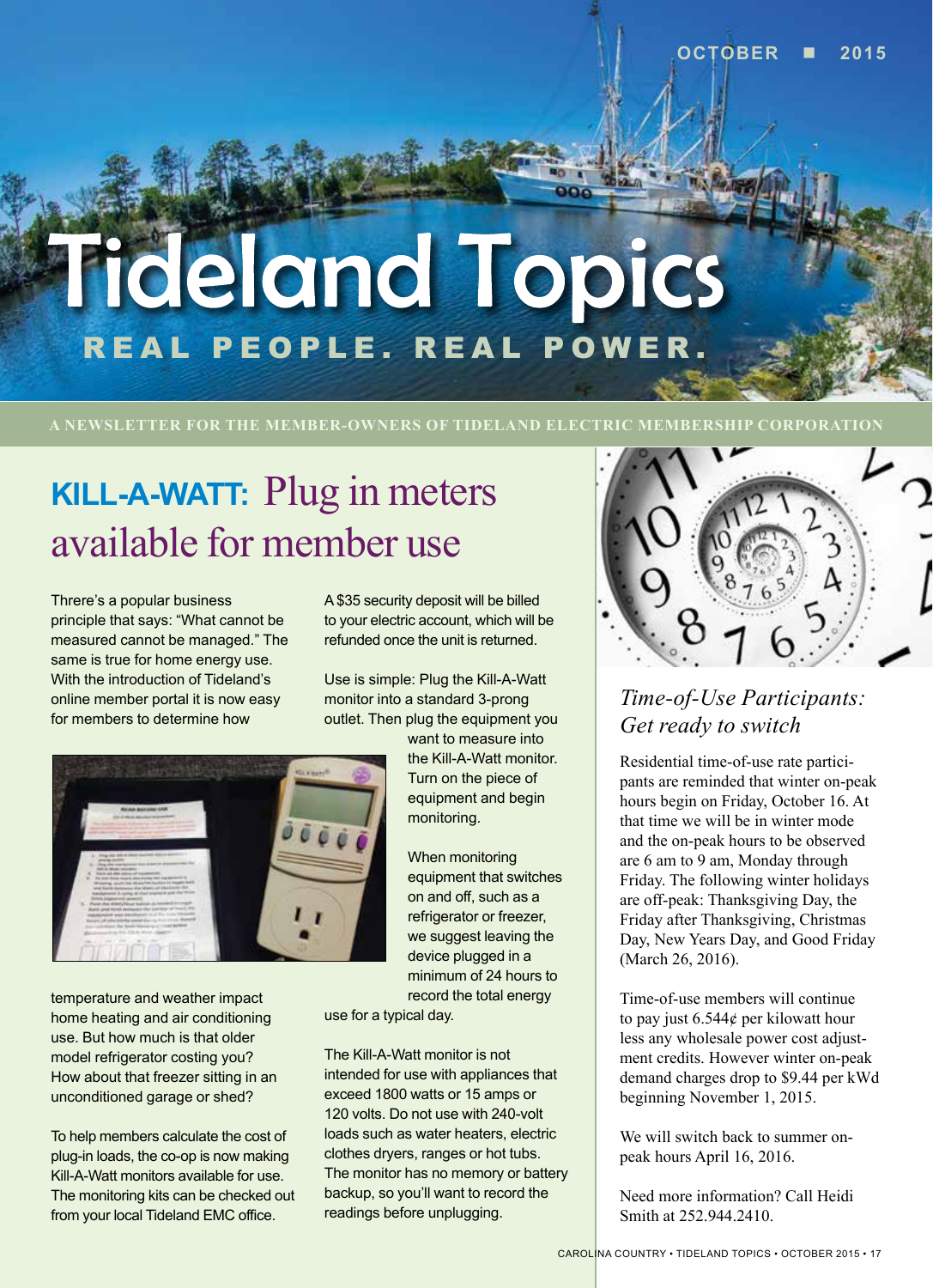

#### **Right-of-Way Maintenance Update**

Tideland has hired Lucas Tree Experts to trim trees in our right-of-way. Due to unusually wet conditions and some trouble spots that needed immediate cutting, we remain slightly behind our regular schedule.

Therefore we will finish up work in the Rose Bay area and move into Engelhard during the month of October.

Mowing crews will continue to work in tandem with contract line crews as improvements continue on the Merritt circuit and in the vicinity of the Silverhill and Edward substations.



#### Know what's below. **Call** before you dig.



## *Message to our Member-Owners:* October is National Co-op Month

**By Paul Spruill** General Manager & CEO

This month, 47,000 cooperative businesses across the U.S. celebrate the benefits and values that co-ops bring to their members and communities.

Tideland EMC is one of more than 900 electric cooperatives serving 42 million people in 47 states. We owe our formation to a dedicated group of local citizens who believed they had just as much right to electric service as people who lived in nearby citiies and towns. For-profit companies refused to extend service to these areas due to a lack of housing density and little prospect for industrial growth. Fortunately, we found a supporter in President Franklin Roosevelt who in 1935 signed the Rural Electrification Act, providing access to low interest government loans for startup and construction costs.At the time, just 10 percent of rural Americans had access to power. By 1950, 90 percent of American farms had electricity.

One of the many tasks faced by new cooperatives was to obtain easements from property owners

across whose land the new power lines would run. For-profit power companies were expected to pay for right-of-way easements. For cooperatives to pay their own members for right-of-way was inconsistent with the idea of non-profit, member ownership. Because of this cooperative spirit, REA borrowers acquired millions of



CO-OP MONTH OCTOBER 2015

line easements at no cost which in turned saved their members millions of dollars in line building expenses.

Another co-op advantage was realized through standardizing line construction methods. In the 1930s, the typical cost for building a rural electric line was \$1,500 to \$2,000 per mile. That coupled with much lower revenues per mile of line left the REA systems vulnerable to high rates and a higher probability of loan defaults. REA engineers concentrated on the problem and developed the following cost-saving measures:

1) development of highstrength, lightweight wire and cable which permitted longer spans and reduced the industry standard 30 poles per mile of line to just 18;

> 2) development of a two-wire, vertical design single-phase service, adequate to meet most rural needs at that time, which eliminated the expense of a crossarm attached to each pole;

3) development of an innovative "production line" technique with specialized construction crews following one another across the countryside and erecting systems at breakneck speeds.

By 1939, the cost of building a mile of line had been cut in half to \$825. A year later, REA borrowers reduced the cost further to \$720 a mile.

Today such innovation continues as we head into our 75th year of service. Times have changed but our guiding principles and founding values remain the same.

### *Winter rates effective November 1*

Residential rates 1 and 3 will decline effective with all bills rendered as of November 1, 2015. The cost per kilowatt-hour (kWh) between November and April will be 10.58¢. The cost during summer months, May through October, is 11.495¢. Fortuantely, the wholesale power cost adjustment (WPCA) credit has continued to climb after dipping to just  $65¢$  per 1,000 kWh. For September the credit was back up to \$3.01 per 1,000 kWh.

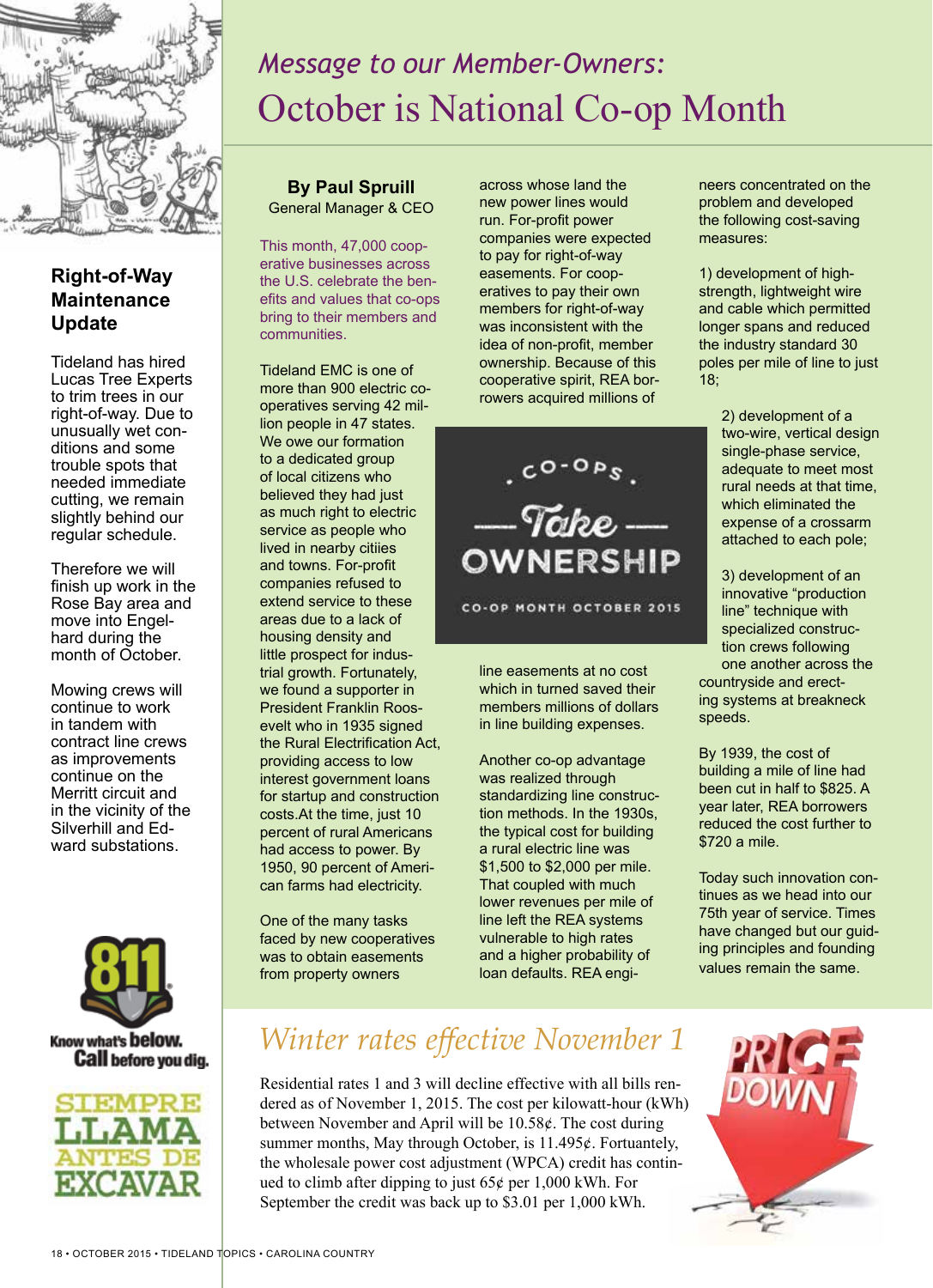



# **SYSTEMVISION TECH TIPS**

**AIR SEALING** 

**BLOQUEO DE ENTRADAS DE AIRE** 



- *"* Insulation, other than foam, will not stop air. / El único aislante que evita el paso del aire es el de espuma.
- **Blocking material** should be rigid. / El material para bloqueo debe ser rígido.
- **"** The most important holes to seal lead to the attic and to the garage. / Las perforaciones que conectan al ático y al garage tienen prioridad a la hora de bloquear entradas de aire.

Seal All Chases From Unconditioned Space With Approved Blocking / Separe por medio de sellar con el tipo de bloqueo aprobado todos los espacios entre pared







Seal All HVAC Penetrations / Selle todas las perforaciones para aire acondicionado y calefacción







Seal All Plumbing Penetrations / Selle todas las perforaciones de plomería por arriba







Seal All Plumbing Penetrations / Selle todas las perforaciones de plomería por debajo